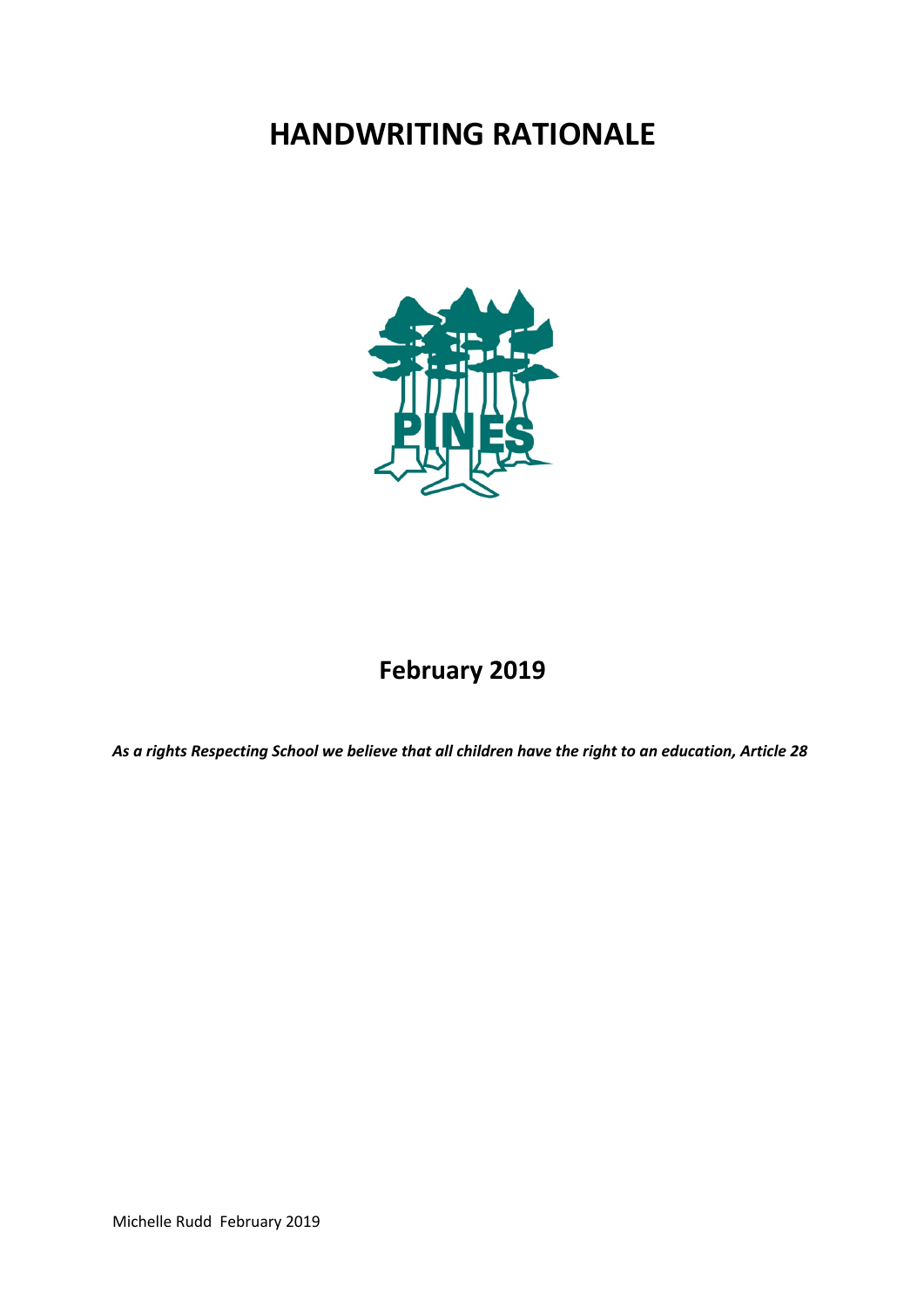### **The Pines Special School Handwriting Rationale**

The purpose of this policy is to set out a whole school approach to the teaching of handwriting. It provides guidance for all staff, new and experienced and it will underpin the continued development of the school as a learning community.

#### **Importance and Nature of Handwriting**

Handwriting is a means of recording language on paper, using a generally understood system of symbols. It is an important life skill as a functional tool for expressing language and as part of selfimage and expression of personality. Despite the increased use of computers for writing, the skill of handwriting remains important in education, employment and in everyday life. As a school, we recognise that children's ability to write well for the rest of their lives depends on firm foundations of taught skills in their primary years.

The National Curriculum for English (2014) defines the **two dimensions** of the writing process as:

- **transcription** (spelling and handwriting)
- **composition** (articulating ideas and structuring them in speech and writing)

It requires that teaching develops pupils' competence in both dimensions. 'Writing also depends on fluent, legible and, eventually, speedy handwriting.'

#### **Handwriting for Children with Autism**

"Children with autism often have difficulties with fine motor skills. They may not have enough control to hold the pencil and form a letter. Writing requires the physical skill of holding a pencil and forming a letter and the understanding that what they are doing has meaning. Either of these skills may be difficult for a child with autism" *National Autistic Society 2019.* 

#### **Aims:**

- To raise standards in handwriting across the school.
- To have a consistent approach to handwriting across the school.
- For all children to learn and practise appropriate and effective handwriting skills appropriate to their stage of development.
- For children to learn to hold a pencil comfortably whilst developing a legible style including writing from left to right, from top to bottom of the page, starting and finishing letters correctly.
- To continually work towards handwriting which is for our more able writers:
	- Legible Presentable Comfortable Fluent Flexible Fast Automatic • Sustainable
- For children to have opportunities to write in different styles and for different purposes across the curriculum.
- For children to begin to develop an appreciation that work is often presented for others to read and therefore, attention needs to be given to layout and presentation.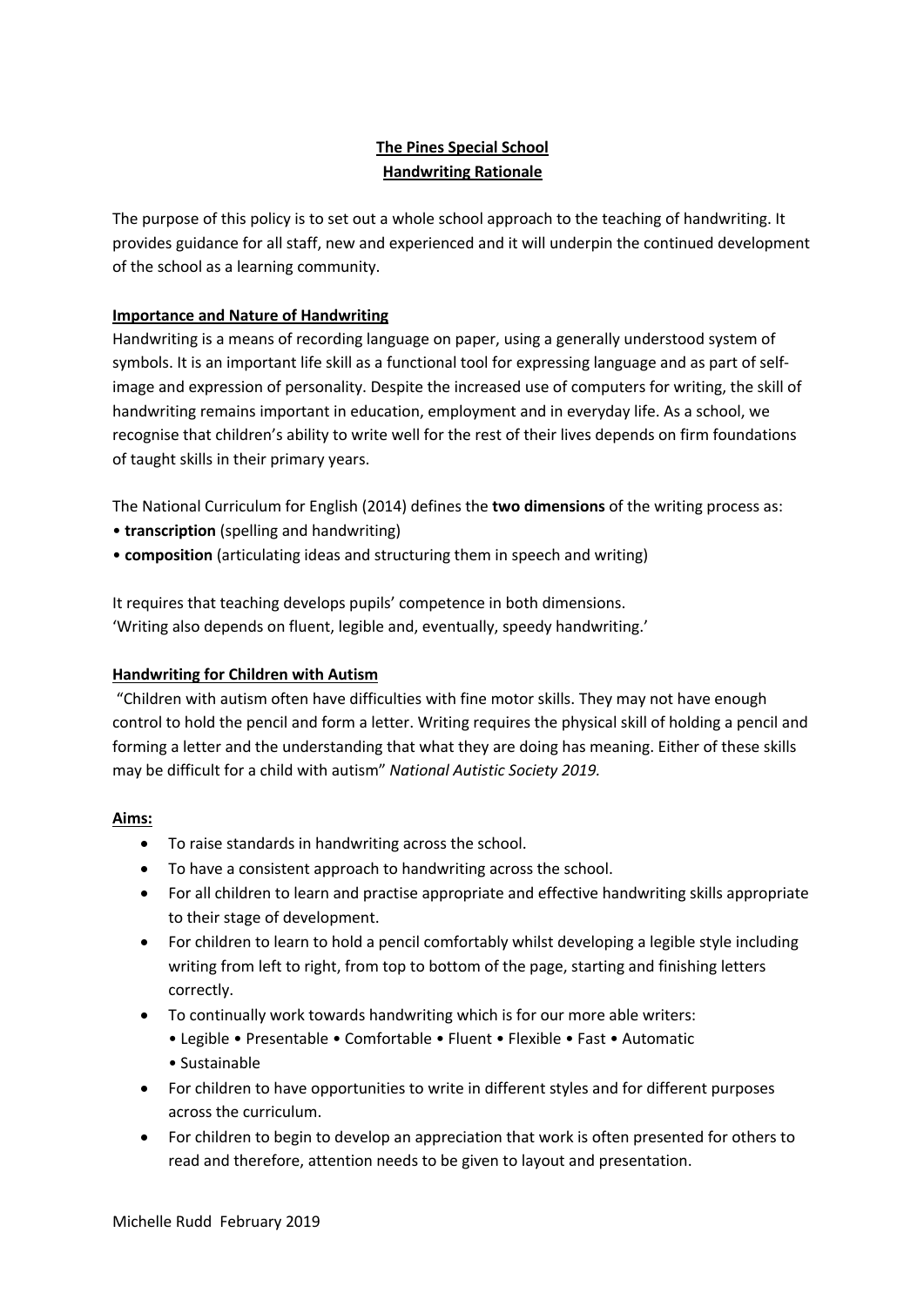• For all staff to use and model the agreed handwriting conventions outlined in this document, thus providing consistency and continuity throughout the school community.

#### **Development of Handwriting skills: Rationale**

Handwriting is complex perceptual-motor skill that is dependent upon the maturation and integration of a number of cognitive, perceptual, and motor skills including:

- Gross motor skills
- Fine motor skills
- Visual-motor control
- Eye hand co-ordination
- Cognitive and perceptual skills
- Tactile and kinaesthetic sensitivities
- Behaviour, concentration and motivation

Awareness of this complexity informs the curriculum and teaching progression across the school. It also underpins any intervention programme when children experience difficulties. From Early Years onwards, staff and children understand that handwriting is a 'whole body' activity.

#### **Strategy for Implementation**

Handwriting is to be taught regularly through short, focused sessions, twice a week. Teaching generally occurs outside of English lessons.

Handwriting is a skill which needs to be taught explicitly. Since handwriting is essentially a movement skill, correct modelling of the agreed style by the teacher is very important.

#### **Considerations when teaching handwriting:**

- Organisation of the classroom it is suggested that all children are facing the whiteboard.
- Correct posture.
- The paper should be positioned at a comfortable angle and moved up as the page is filled.
- Adequate space is needed so that the children are able to write without elbows touching.
- Pencil grip firm but relaxed. Children need to be aware that they should not grip so hard that their hand aches but need to be able to apply some pressure.
- Left-handed children should not sit to the right of right-handed children. Left-handed children should be encouraged to tilt their work clockwise so that they can see what they have written. As writing from left to right is more difficult for left-handed children, they should be supported to ensure they do not learn bad habits of position, posture and pen hold which will deter them from developing a fast, fluent and legible handwriting style.

#### **The role of the teacher:**

- To follow the handwriting rationale to help each child develop legible and fluent handwriting.
- To provide direct teaching and accurate modelling.
- To provide resources and an environment that promotes good handwriting.
- To observe pupils and monitor progress.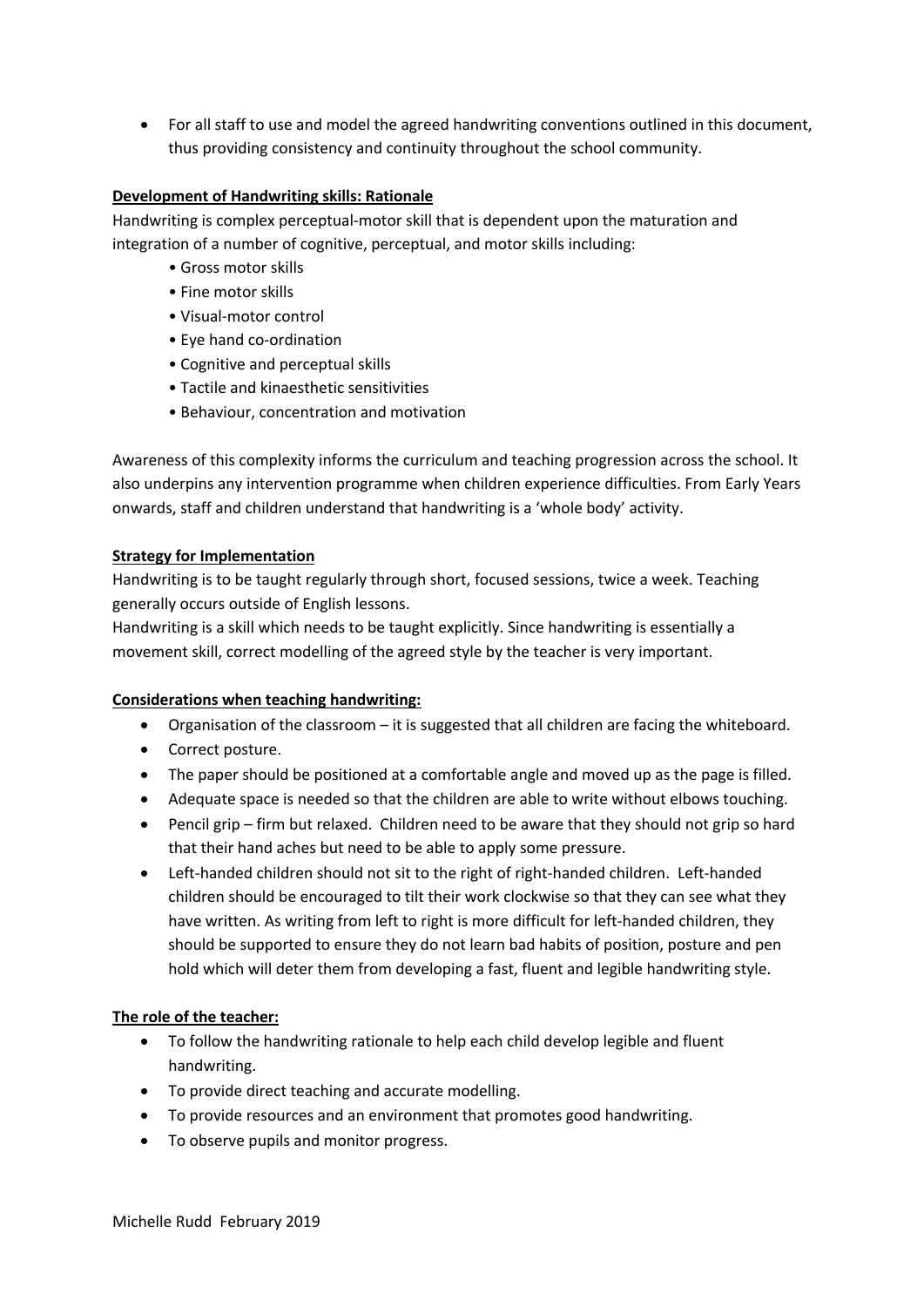#### **Continuity and Progression:**

#### **Pre-writing skills**

Pre-writing skills will be taught through planned activities to develop:

- Hand eye co-ordination.
- Hand strength.
- Hand manipulation.
- Finger manipulation.
- Grasp and release.

#### **Pencil Skills**

Early pencil skills will be taught through specific activities to develop confidence and enjoyment of the writing.

Activities might include:

- Mark making
- Copying a straight line (horizontal, then vertical)
- Copying shapes
- Copying a pattern
- Letter shapes

#### **Capitals and lower case formation**

Children will be taught how to form lowercase letters initially followed by the introduction of capital letters.

"Capitals are easier to form and children learn them more quickly. However, it is very difficult to teach a child to use lower-case letters once they have learnt to use capitals" *National Autistic Society 2019.*

#### **Cursive Writing**

Formal handwriting is taught following the agreed cursive style which acknowledges handwriting is a developmental process with its own distinctive stages of sequential growth.

Children will be begin to learn cursive writing when they are working within the year 1 programme of study. All children will be taught using the Twinkl Handwriting Scheme**.**

Five stages are identified and these form the basic organisational structure of the scheme:

1. Let's Get Ready to Write! Short sessions designed to develop gross and fine motor skills to build strength and stability, and visual perception skills.

2. Forming Letter Families Sessions to teach children the sets of 'letter families' with the aim of securing the correct letter formation.

3. Positioning & Pre-Cursive Sessions designed to teach the formation of letters as a pre-cursor to joining.

4. Joining Letters Sessions which introduce different types of letter joins (and the letters best left unjoined) in an aim to increase legibility, quality and consistency.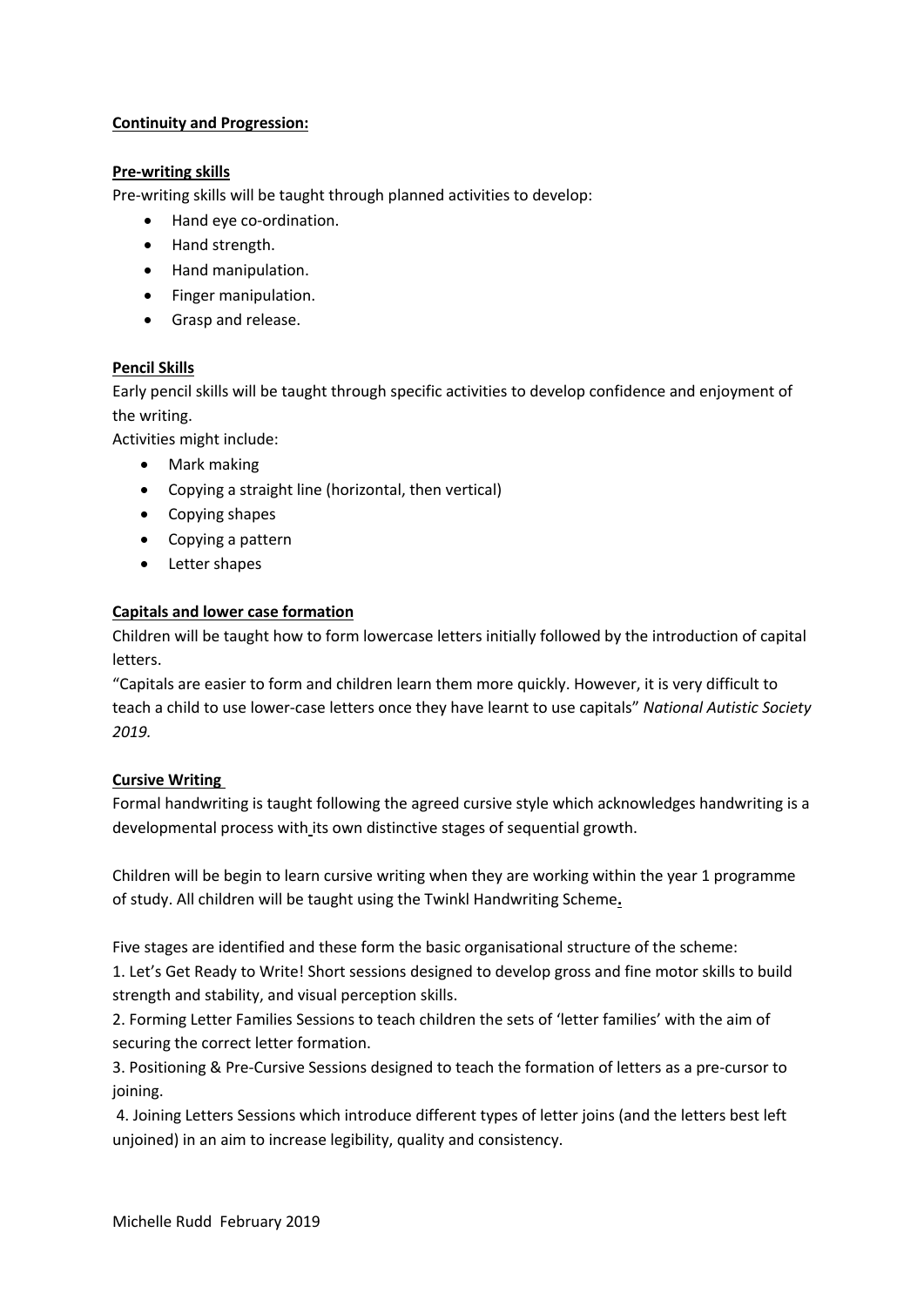5. Increasing Fluency, Speed & Style Sessions to further practise fluency and speed as well as pupils' own individual personalised handwriting style. Shape

- Letters are taught in stroke related families
	- $\circ$  The Ladder Family l, i, u, t, y, j
	- $\circ$  The One Armed Robot Family n, m, h, k, b, p, r
	- $\circ$  The Curly Caterpillar Family c, a, d, e, s, g, f, q, o
	- $\circ$  The Zig-Zag Monster Family z, v, w, x

#### Space

- There should be an even space between words (a finger space).
- There should be an even space between letters.

#### Size

- The relative height of letters should be consistent: (ascenders, height of letters and descenders)
- Capital Letters are all the same height, sit on the baseline and do not join to the small letters
- The overall size of writing should be appropriate for development stage.

#### Sitting on the line

• All letters sit on the base line.

#### Joins

- Letter joins are diagonal or horizontal
- Some letters are better left unjoined

#### Speed

• Speed is a developed in KS2 and reflects the level of automation Style

• As handwriting develops legibly, fluently, with increasing speed, children within the year 5 and 6 programme of study for writing will create their own personal style. They are taught that this must be easily read by others and that they should keep it comfortable, quick , fluent and most importantly, automatic. Children are taught to adapt their writing according to its purpose, e.g., unjoined style for labelling a diagram or data, writing an email address, or for algebra and 'block' capital letters (e.g. for filling in a form).

#### **KS3**

At the end of KS3, Access Arrangements will be sought for students who will be accessing formal qualifications in KS4 and who struggle with their handwriting. The Pines will follow JCQ regulations to enable students to produce exam work using ICT. The reasons why an application would be made could be for a student with:

• a learning difficulty which has a substantial and long term adverse effect on their ability to write legibly;

- a medical condition;
- a physical disability;
- a sensory impairment;